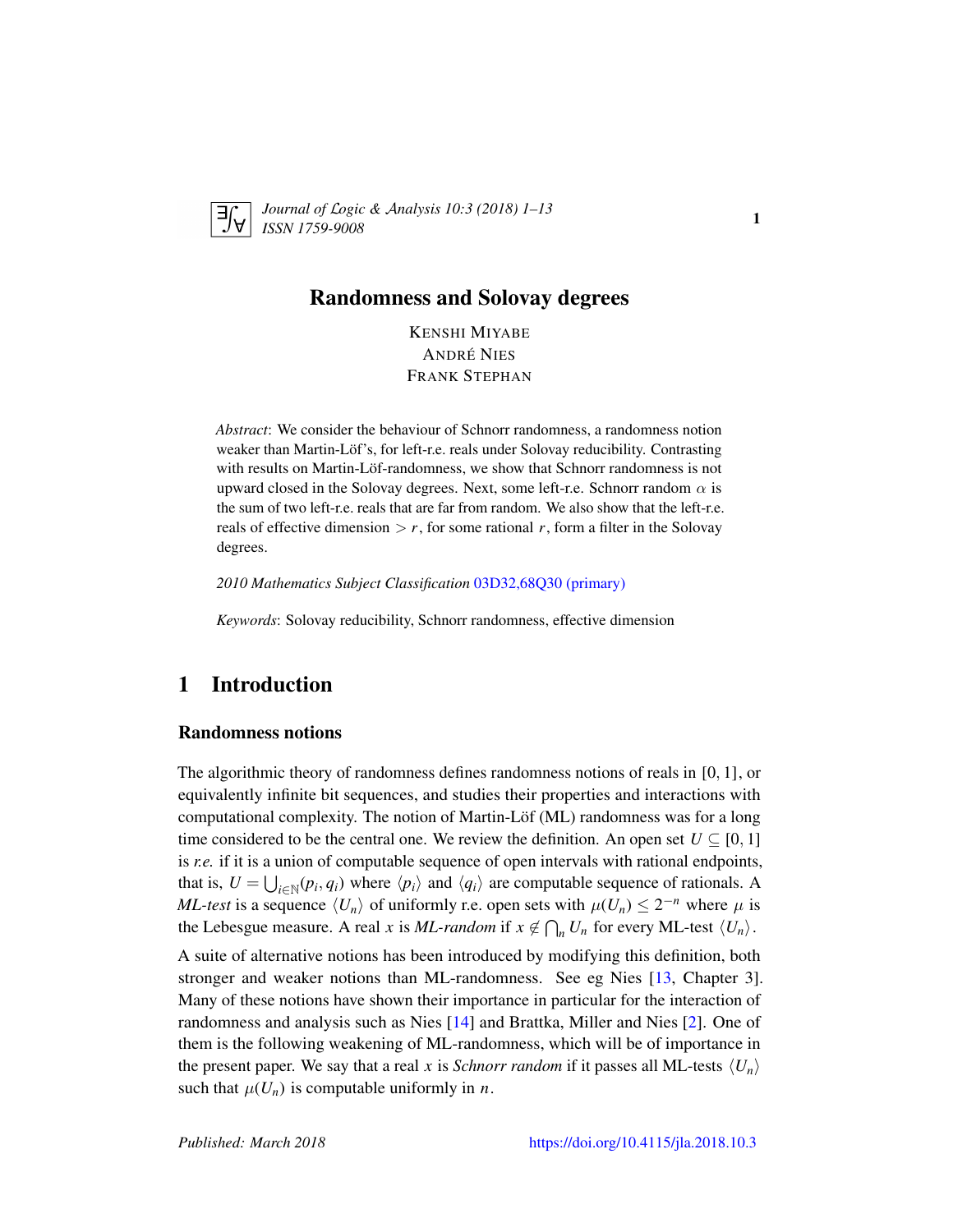#### Solovay reducibility

Our central notion is Solovay reducibility  $\leq_S$ . Informally, for left-r.e. reals  $\alpha, \beta$ ,  $\alpha \leq_{S} \beta$  expresses that  $\alpha$  is no harder to approximate from the left than  $\beta$ . A formal definition will be given in the beginning of Section [2.](#page-2-0) This implies  $\alpha \leq_T \beta$ , so  $\beta$  can compute  $\alpha$ . Further,  $\alpha \leq_{\mathcal{S}} \beta$  also implies that  $\beta$  is in a particular sense no less random than  $\alpha$ . Then, Solovay reducibility is a measure of both computational complexity and algorithmic randomness. Background is provided eg in Downey and Hirschfeldt [\[5,](#page-11-1) Chapter 9], and also in Nies [\[13,](#page-12-0) Section 3.2].

#### Main results

For left-r.e. reals, ML-randomness interacts closely with Solovay reducibility: a left-r.e. real is ML-random iff it is Solovay complete (a result by Calude, Hertling, Khoussainov and Wang  $[3]$  and Kučera and Slaman  $[9]$  $[9]$ ). As discussed shortly, the complete Solovay degree is join irreducible.

The supremum of two left-r.e. reals in the degree structure induced by Solovay reducibility is given by their arithmetic sum. We are guided by the following two facts that restate some of the results above in terms of the sum. Let  $\alpha$ ,  $\beta$  be left-r.e. reals.

- (1) If  $\alpha$  is ML-random, then  $\alpha + \beta$  is ML-random.
- (2) If  $\alpha + \beta$  is ML-random, then at least one of  $\alpha$  and  $\beta$  is ML-random.

A simple direct proof of the first fact can be found in [\[13,](#page-12-0) Theorem 3.2.27]. For the second, see Demuth [\[4\]](#page-11-3), and as a more recent (and more readable) reference Downey, Hirschfeldt and Nies [\[7\]](#page-12-3).

Our first goal is to show that both statements fail for Schnorr randomness (Corollary [3.2](#page-5-0) and Theorem [4.1\)](#page-6-0). Thereafter, we prove that in contrast, left-r.e. weakly *s*-random reals behave like ML-random reals (Theorem [5.6\)](#page-10-0). The reals that have effective packing dimension at most *s* behave like non-ML-random reals (Proposition [5.7\)](#page-10-1).

#### **Preliminaries**

Our notation in the algorithmic theory of randomness is standard as in Nies [\[13\]](#page-12-0) or Downey and Hirschfeldt [\[5\]](#page-11-1) (except that we write "r.e." instead of "c.e."). Unless otherwise stated, reals in this paper are in [0, 1]. A real  $\alpha$  is called *left-r.e.* if there exists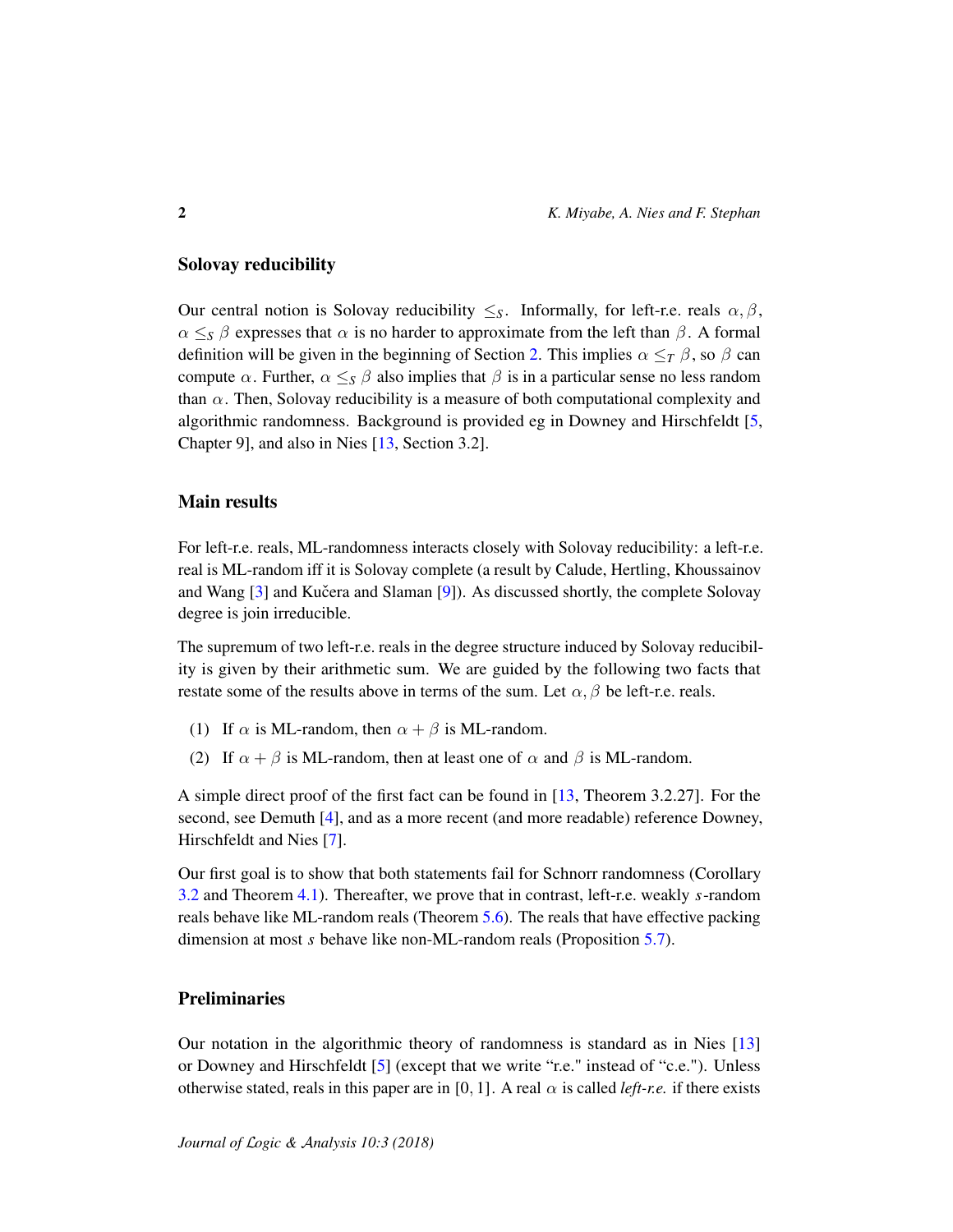a computable non-decreasing sequence  $\langle a_n \rangle_{n \in \mathbb{N}}$  of rationals such that  $\lim_n a_n = \alpha$ . We sometimes identify a real  $\alpha$  with its binary expansion  $X \in 2^{\omega}$  and the corresponding set  $X = \{n \in \mathbb{N} : X(n) = 1\}$ . By  $X \restriction n$  we denote the initial segment of X of length *n*. We write  $f(n) \leq^+ g(n)$  to mean  $f(n) \leq g(n) + O(1)$ , that is, there exists a constant *c* such that  $f(n) \leq g(n) + c$  for all *n*.

## <span id="page-2-0"></span>2 Solovay reducibility

#### 2.1 Definitions and basic facts

The following was first defined by Solovay in unpublished work.

**Definition 2.1** (Solovay [\[15\]](#page-12-4)) For left-r.e. reals  $\alpha$  and  $\beta$ , we say that  $\alpha$  is *Solovay reducible* to  $\beta$ , denoted by  $\alpha \leq_S \beta$ , if there exist a constant *c* and a partial computable function  $f: \mathbb{Q} \to \mathbb{Q}$  such that if  $q \in \mathbb{Q}$  and  $q < \beta$ , then  $f(q) \downarrow < \alpha$  and  $\alpha - f(q) <$  $c(\beta - q)$ .

Solovay's used the terminology " $\alpha$  is dominated by  $\beta$ ". Recall that this definition expresses that  $\alpha$  is less complex than  $\beta$  by asking that  $\beta$  is harder to approximate from below. For, let  $\alpha_s$ ,  $\beta_s$  be computable nondecreasing sequences of rational converging to  $\alpha, \beta$  respectively. Then  $\alpha \leq_{S} \beta$  if and only if there are a constant  $c \in \mathbb{N}$  and a computable function *g* such that  $\alpha - \alpha_{g(n)} < c(\beta - \beta_n)$  for all *n*. For a proof, see again [\[5,](#page-11-1) Chapter 9], and also [\[13,](#page-12-0) Section 3.2].

There is a useful algebraic characterization of Solovay reducibility:  $\alpha \leq_S \beta$  means that  $β$  can be obtained from  $α$  by literally "adding" information, in the sense of adding a left-r.e. real  $\gamma$ . To make this work we also need to scale  $\beta$ . (For the precise version of the result used here see Nies [\[13,](#page-12-0) Theorem 3.2.29].)

<span id="page-2-1"></span>**Proposition 2.2** (Downey, Hirschfeldt and Nies [\[7\]](#page-12-3)) For left-r.e. reals  $\alpha$ ,  $\beta$  we have  $\alpha \leq_S \beta$  if and only if there are  $d \in \mathbb{N}$  and a left-r.e. real  $\gamma$  such that  $\alpha + \gamma = 2^d \beta$ .

#### 2.2 Connections to K-reducibility

For any reals  $\alpha$ ,  $\beta$  one writes

 $\alpha \leq_K \beta$  if  $\forall n K(\alpha \mid n) \leq^+ K(\beta \mid n)$ 

*Journal of* L*ogic &* A*nalysis 10:3 (2018)*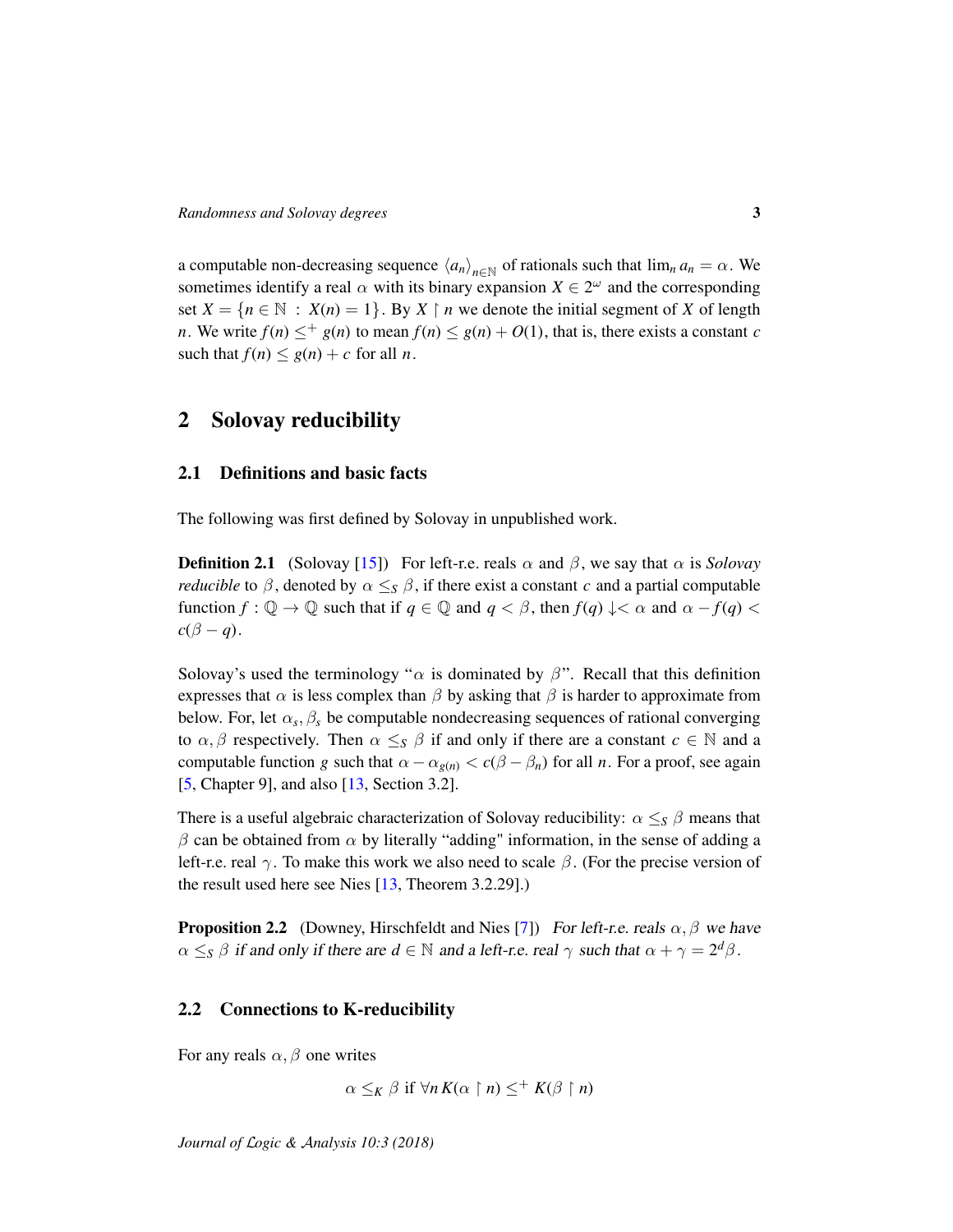where *K* denotes prefix-free Kolmogorov complexity. The Levin-Schnorr theorem says that *X* is ML-random if and only if  $K(X \mid n) \geq^+ n$ . Then  $\alpha \leq_K \beta$  says that  $\beta$  is no less random than  $\alpha$ .

For left-r.e. reals  $\alpha, \beta$ , if  $\alpha \leq_S \beta$  then  $\alpha \leq_K \beta$  (by Solovay [\[15\]](#page-12-4)). This fact also follows from Proposition [2.2.](#page-2-1) We will now obtain an implication in the converse direction under a hypothesis stronger that  $\alpha \leq_K \beta$ . We write  $\alpha \ll_K \beta$  if  $\lim_n (K(\beta \restriction n) - K(\alpha \restriction n)) =$ ∞.

<span id="page-3-0"></span>**Proposition 2.3** Let  $\alpha, \beta$  be left-r.e. reals. If  $\alpha \ll_K \beta$  then  $\alpha <_S \beta$ .

Notice that in this proposition we can replace  $K(\sigma)$  by  $C(\sigma)$ ,  $K(\sigma|n)$ , or  $C(\sigma|n)$  where  $n = |\sigma|$ . The proof remains almost the same.

Downey, Hirschfeldt and Laforte [\[6\]](#page-11-4) showed cl-reducibility version, that is  $\ll_K$  implies  $≤$ <sub>*cl*</sub>. We also note that  $\emptyset \ll_K \alpha$  implies that  $\alpha$  is wtt-complete [\[5,](#page-11-1) Theorem 9.12.2].

**Proof** First note that  $\beta \leq_S \alpha$  would imply  $\beta \leq_K \alpha$ , contrary to  $\alpha \ll_K \beta$ . Hence it suffices to show  $\alpha \leq_S \beta$ . If  $\beta$  is a rational,  $\alpha \ll_K \beta$  does not hold. So  $\beta$  is not a rational. If  $\alpha$  is a rational, then  $\alpha \leq_{S} \beta$  holds trivially. Hence, we can assume that  $\alpha$  is not a rational.

Let  $\langle \alpha_s \rangle_{s \in \mathbb{N}}, \langle \beta_s \rangle_{s \in \mathbb{N}}$  be increasing computable sequences of rationals converging to  $\alpha, \beta$  respectively. Given  $n \in \mathbb{N}$ , let  $s_n$  be the first stage *s* such that  $\alpha_s \restriction n = \alpha \restriction n$ . There exists a constant  $c \in \mathbb{N}$  such that for each *n*:

$$
K(\beta_{s_n}\upharpoonright n)\leq K(\alpha_{s_n}\upharpoonright n)+c=K(\alpha\upharpoonright n)+c
$$

If given  $\alpha_{s_n} \restriction n$ , we can compute the stage  $s_n$  from the approximation  $\langle \alpha_s \rangle$ , which also computes  $\beta_{s_n} \restriction n$ , thus the first inequality follows. Since  $\lim_n (K(\beta \restriction n) - K(\alpha \restriction n)) =$  $\infty$ , we have  $K(\beta \restriction n) > K(\alpha \restriction n) + c$  for sufficiently large *n*. Thus,  $\beta_{s_n} \restriction n \neq \beta \restriction n$  for all sufficiently large *n*. Furthermore,  $\beta \restriction n$  is not equal to the lexicographic successor of  $\beta_{s_n} \restriction n$ , for otherwise  $K(\beta \restriction n)$  would be within a constant of  $K(\beta_{s_n} \restriction n)$ . Hence,  $\beta - \beta_{s_n} \geq 2^{-n}.$ 

Define a partial computable function  $f: \mathbb{Q} \to \mathbb{Q}$  by  $f(q) = \alpha_s$ , where *s* is the first stage such that  $q < \beta_s$ . If *n* is sufficiently large and  $s_n \leq s \leq s_{n+1}$ , then

$$
\alpha - \alpha_s \le \alpha - \alpha_{s_n} \le 2^{-n},
$$
  
while  

$$
\beta - \beta_s \ge \beta - \beta_{s_{n+1}} \ge 2^{-n-1}.
$$

Then there is a rational  $q^* < \beta$  such that  $\alpha - f(q) \leq 2(\beta - q)$  for every rational q with  $q^* \le q < \beta$ . Modifying *f* on the rationals  $\le q^*$  shows that  $\alpha \le s \beta$ .  $\Box$ 

*Journal of* L*ogic &* A*nalysis 10:3 (2018)*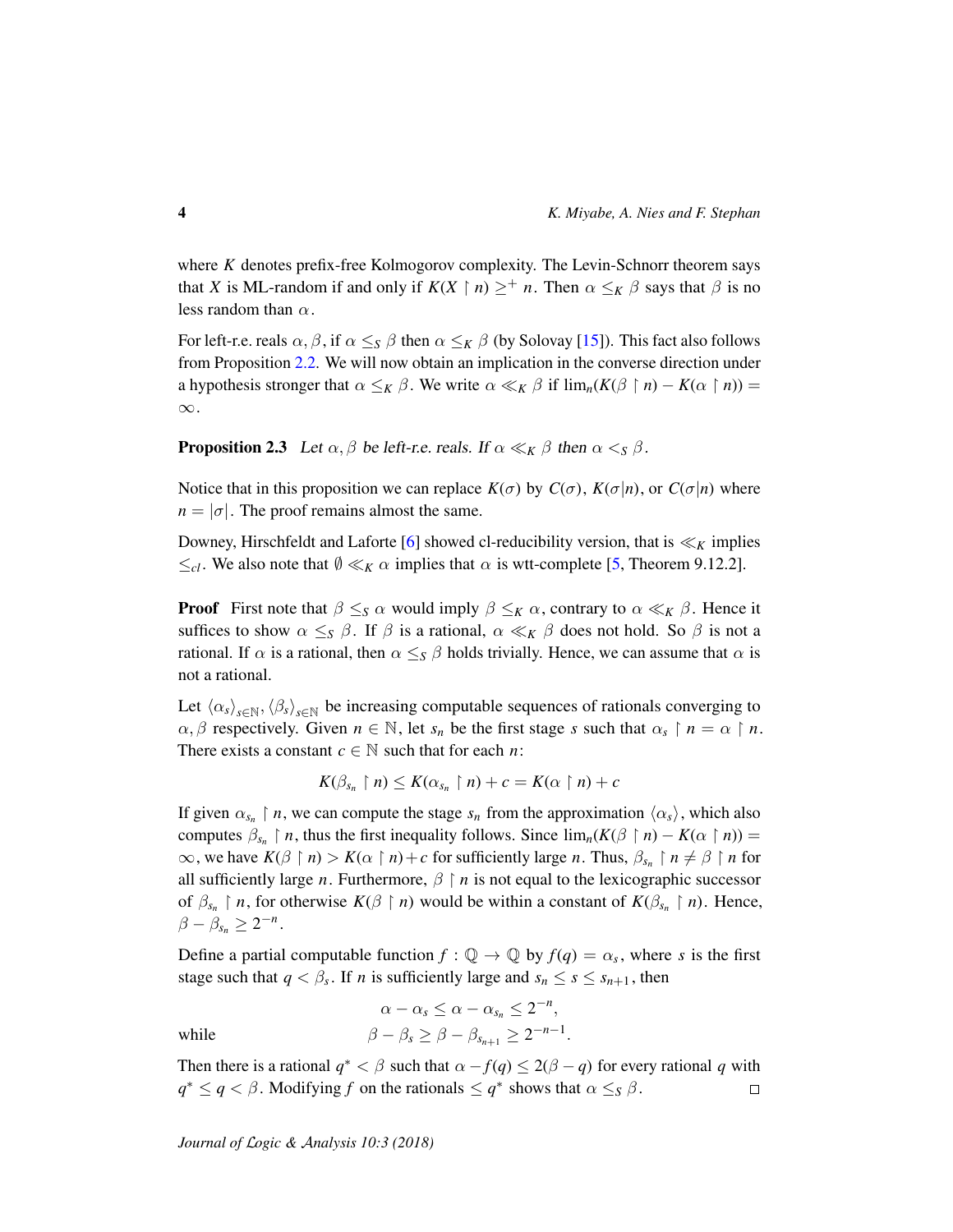#### 2.3 Connections to ML-randomness

We restate the two guiding facts from the introduction. They connect Solovay reducibility and ML-randomness.

<span id="page-4-0"></span>**Proposition 2.4** Let  $\alpha, \beta$  be left-r.e. reals. If  $\alpha$  is ML-random, then  $\alpha + \beta$  is MLrandom.

Here  $+$  is the real addition. For a direct proof see Nies [\[13,](#page-12-0) Theorem 3.2.27].

By Proposition [2.2,](#page-2-1) for left-r.e. reals  $\alpha, \gamma$ , if  $\alpha$  is ML-random and  $\alpha \leq_{S} \gamma$ , then  $\gamma$ is ML-random. The implication  $\leq_S \Rightarrow \leq_K$  is an extension of this result by the Levin-Schnorr theorem. This explains that Solovay reducibility is a measure of algorithmic randomness.

Alternatively, recall that a left-r.e. real is ML-random iff it is Solovay complete (a result by Calude, Hertling, Khoussainov and Wang [\[3\]](#page-11-2) and Kučera-Slaman [[9\]](#page-12-2)). Proposition [2.4](#page-4-0) now follows via Proposition [2.2.](#page-2-1)

The second fact says that the top degree in the Solovay degrees is join irreducible.

<span id="page-4-1"></span>**Theorem 2.5** (Demuth [\[4\]](#page-11-3); Downey, Hirschfeldt and Nies [\[7\]](#page-12-3)) Let  $\alpha$ ,  $\beta$  be left-r.e. reals. If  $\alpha + \beta$  is ML-random, then at least one of  $\alpha$  and  $\beta$  is ML-random.

For left-r.e. reals  $\alpha, \beta$ , the degree of  $\alpha + \beta$  is the least degree above  $\alpha, \beta$ , thus the degree of  $\alpha + \beta$  is the join of  $\alpha$  and  $\beta$ . The theorem says that the join of two non-MLrandom left-r.e. reals is not ML-random either, and the top degree can not be the join of two lesser degrees.

## 3 Schnorr randomness is not upward closed in the Solovay degrees

The following will be used to show that for Schnorr randomness, the counterpart of Proposition [2.4](#page-4-0) fails.

**Theorem 3.1** Let  $\alpha$  be a left-r.e. real such that  $\forall n K(\alpha \mid n) < n - f(n)$  for some order function *f*. There exists a left-r.e. real  $\beta$  such that  $\alpha + \beta$  is disjoint from some infinite computable set.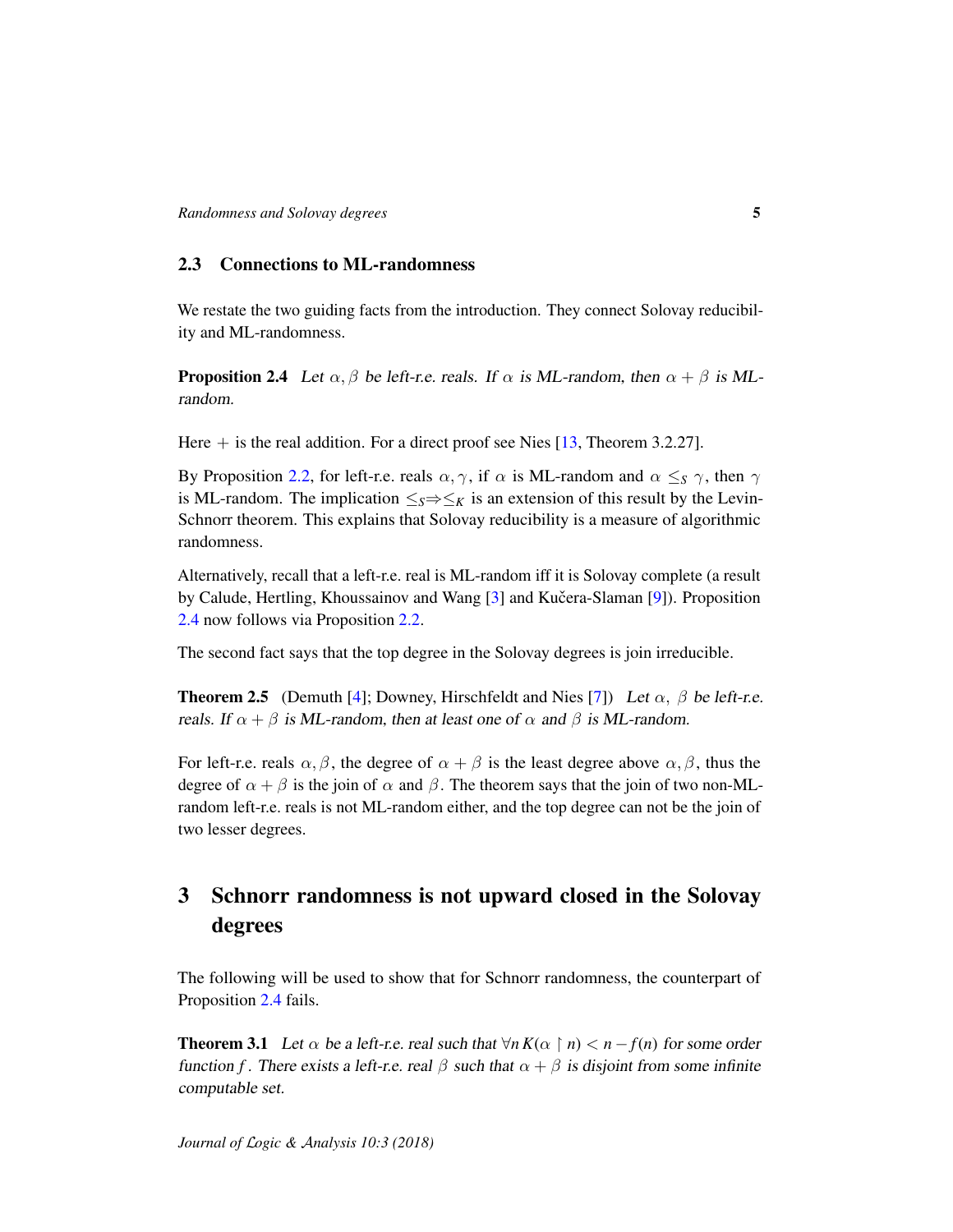**Proof** Suppose *g*, *h* are strictly increasing computable functions such that the range of *h* is the complement of the range of *g*. We define  $C = A \bigoplus_{g} B$  by  $C(g(n)) = B(n)$  and  $C(h(n)) = A(n)$ .

Let  $\alpha$  be as in the statement. If g is a sufficiently fast growing computable function, then  $\gamma = \Omega \oplus_{g} \emptyset$  satisfies  $K(\gamma \restriction n) \geq^+ n - \frac{f(n)}{2}$  $\frac{2^{n}}{2}$ . Note that  $\gamma$  is left-r.e. Since  $\alpha \ll_K \gamma$ , by Proposition [2.3](#page-3-0) we have  $\alpha \leq_S \gamma$ . By Prop. [2.2](#page-2-1) there exist a natural number *d* and a left-r.e. real  $\beta$  such that  $2^d\gamma = \alpha + \beta$ . Since  $\gamma$  is disjoint from an infinite computable set, so is  $\alpha + \beta$ .  $\Box$ 

Partial computable randomness is a notion in between Schnorr and ML-randomness. For the definition see [\[13,](#page-12-0) Section 7.4].

<span id="page-5-0"></span>Corollary 3.2 The left-r.e. Schnorr random reals are not upward closed in the Solovay degrees.

**Proof** By a result of Merkle  $[12]$  (also see  $[13,$  Remark 7.4.17) there exists a left-r.e. Schnorr random real  $\alpha$  such that  $K(\alpha \restriction n) = O(\log n)$ . Now take  $\alpha + \beta \geq_S \alpha$  as above. Since  $\alpha + \beta$  is disjoint from some infinite computable set, this can not be Schnorr random.  $\Box$ 

**Remark 3.3** The constructed  $\alpha$  can be even partial computably random as in [\[13,](#page-12-0) Remark 7.4.17]. Furthermore,  $\alpha + \beta$  is not even Kurtz random because of its disjointness from an infinite computable set. The definitions of partial computable randomness and Kurtz randomness can be found in [\[13\]](#page-12-0) and [\[5\]](#page-11-1).

# 4 Left-r.e. Schnorr random reals can be split into non-Schnorr random reals

We show that the counterpart of Theorem [2.5](#page-4-1) for Schnorr randomness does not hold either. Theorem [4.1](#page-6-0) below gives a sufficient condition on  $\alpha$  so that  $\alpha$  is the join of two far-from-random reals. The condition is given by somewhat slow growing initial segment complexity of a left-r.e. real  $\alpha$ . The condition is weak in the sense that  $\alpha$  can still be Schnorr random using [\[13,](#page-12-0) Remark 7.4.17] as in the proof of Corollary [3.2.](#page-5-0)

We show that  $\alpha$  can be written as a sum of left-r.e. reals which are far from random in various senses. One way to express this is saying that their effective Hausdorff dimensions are 0.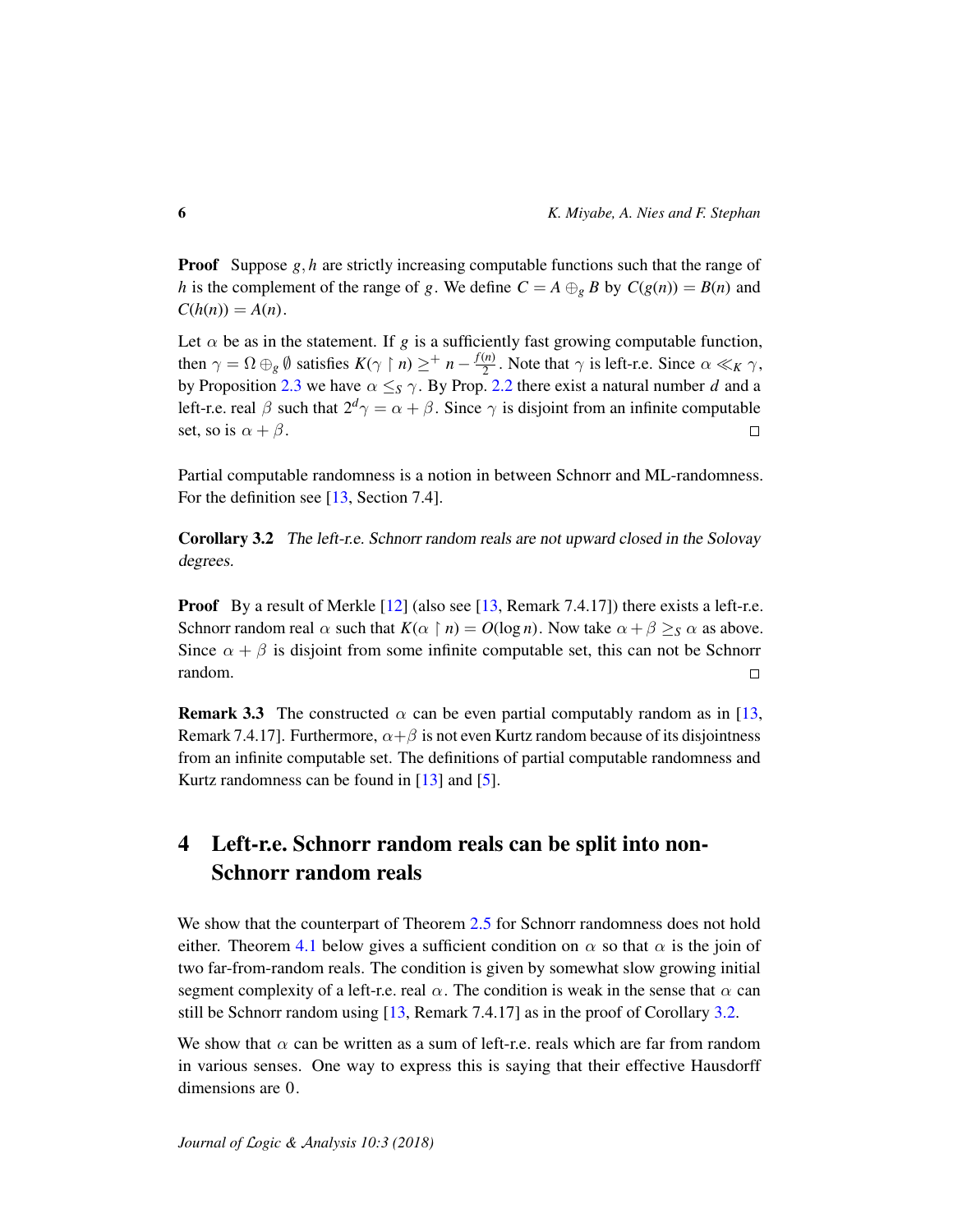We recall the definition here. By Mayordomo [\[10\]](#page-12-6), for a real  $X \in 2^{\omega}$ , the *effective Hausdorff dimension* dim(*X*) can be characterized by:

<span id="page-6-1"></span>(1) 
$$
\dim(X) = \liminf_{n} \frac{K(X \restriction n)}{n}
$$

By Athreya, Hitchcock, Lutz and Mayordomo [\[1\]](#page-11-5) the *effective packing dimension* Dim(*X*) can be characterized by:

<span id="page-6-2"></span>(2) 
$$
\text{Dim}(X) = \limsup_{n} \frac{K(X \restriction n)}{n}
$$

Let a be a Solovay degree. Recall that Solovay reducibility implies *K*-reducibility. For  $\alpha, \beta \in \mathbf{a}$  we have  $\alpha \equiv_K \beta$  and hence  $\dim(\alpha) = \dim(\beta)$ . So we may well-define  $\dim(a) = \dim(\alpha)$  for some real  $\alpha \in \mathbf{a}$ . A survey of effective Hausdorff dimension is given in Mayordomo [\[11\]](#page-12-7).

<span id="page-6-0"></span>**Theorem 4.1** Let  $\alpha$  be a left-r.e. real such that  $C(\alpha \mid n) \leq n - g(n)$  for all *n*, where *g* is a computable function such that  $\sum_{n} 2^{-g(n)}$  is finite and a computable real. There exist left-r.e. reals  $\beta$ ,  $\gamma$  such that  $\alpha = \beta + \gamma$ , dim( $\beta$ ) = dim( $\gamma$ ) = 0 and both  $\beta$ ,  $\gamma$  are not Borel normal and disjoint from infinite computable sets.

Notice that dim( $\alpha$ ) can be 1 in which case  $\alpha$  is more random than  $\beta$  and  $\gamma$ .

**Proof** Let  $\langle \alpha_s \rangle$  be an increasing computable sequence of dyadic rationals converging to  $\alpha$ . We impose additional properties to  $\langle \alpha_s \rangle$ . For each  $k \in \mathbb{N}$ , we can compute *s* such that  $C_s(\alpha_s \mid n) < n - g(n)$  for all  $n \leq k$ . Since  $\alpha_s$  is a dyadic rational,  $\alpha_s \cdot 2^j$  is a natural number for some *j*. By taking a subsequence of such *s* and considering an increasing computable function *h* that maps *k* to *j*, we can assume that  $\alpha_s \cdot 2^{h(s)}$  is a natural number and  $C(\alpha_s \mid n) < n - g(n)$  for all *s* and all  $n \leq h(s)$ .

Let  $a_n$  be the number of *s* such that the binary representation of  $\alpha_{s+1} - \alpha_s$  has a bit 1 at position *n*. The numbers  $\{a_n\}$  are uniformly computably approximable from below and

$$
\alpha=\sum_n a_n\cdot 2^{-n}.
$$

Notice that  $a_n \leq 2^{n-g(n)}$  for each *n*. For *s* such that  $h(s) < n$ ,  $\alpha_s - \alpha_{s-1}$  does not have a bit 1 at position *n*. For *s* such that  $h(s) \ge n$ , we have  $C(\alpha_s \mid n) < n - g(n)$  and there are at most  $2^{n-g(n)}$  many different strings  $\alpha_s \restriction n$ .

*Journal of* L*ogic &* A*nalysis 10:3 (2018)*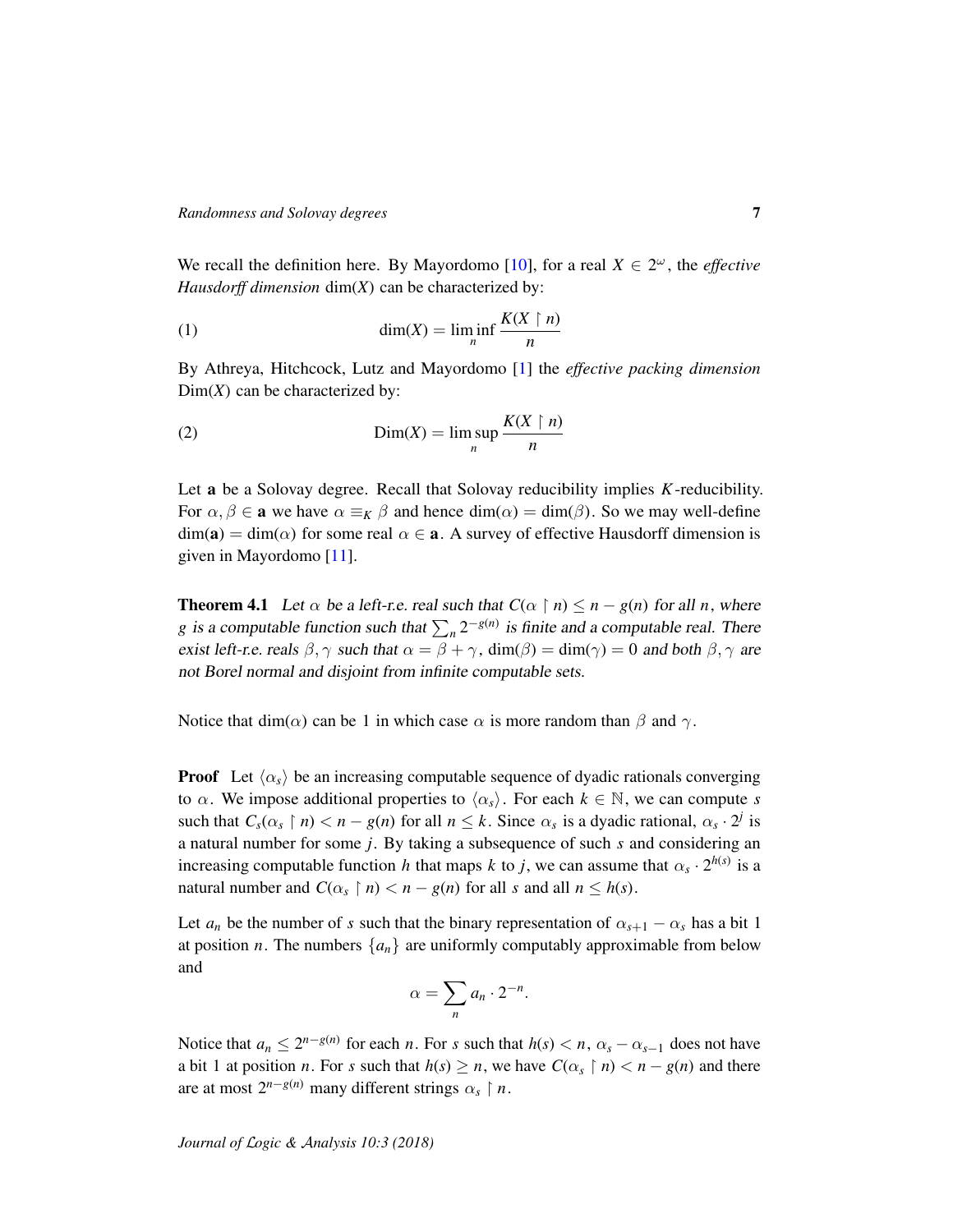Now we split the natural numbers into intervals  $I_0, I_1, \ldots$  such that  $p(\max(I_n)) >$  $(\min(I_n))^2$  for every *n* where  $p : \mathbb{N} \to \mathbb{N}$  is a computable function such that  $\sum_{m\geq n} 2^{-g(m)} \leq 2^{-p(n)}$ . For these intervals, the following inequalities hold:

$$
\sum_{m > \max(I_n)} a_m \cdot 2^{-m} \le \sum_{m > \max(I_n)} 2^{-g(m)} \le 2^{-p(\max(I_n))} \le 2^{-(\min(I_n))^2}
$$

We define left-r.e. reals  $\beta$  and  $\gamma$  by

$$
\beta = \sum_{m} \{a_m \cdot 2^{-m} : \exists n (m \in I_{2n})\}
$$
  
and  

$$
\gamma = \sum_{m} \{a_m \cdot 2^{-m} : \exists n (m \in I_{2n+1})\}.
$$

For  $\beta$ , the bits at the positions from  $\min(I_n)$  to  $(\min(I_n))^2$  are 0 whenever *n* is odd. This is because, for every *n*, the terms  $a_m \cdot 2^{-m}$  with  $m < \min(I_n)$  affect only digits with positions below  $min(I_n)$  and the terms  $a_m \cdot 2^{-m}$  with  $m > max(I_n)$  only contribute to a number bounded by  $2^{-p(\max(I_n))}$  which has non-zero digits only at positions larger than  $(\min(I_n))^2$ . By a similar reason, for  $\gamma$ , the bits at the positions from  $\min(I_n)$  to  $(\min(I_n))^2$  are 0 whenever *n* is even.

This fact implies dim( $\beta$ ) = dim( $\gamma$ ) = 0. To compute (min(*I<sub>n</sub>*))<sup>2</sup> bits of  $\beta$  for odd *n*, we only need the information of min( $I_n$ ) bits of  $\beta$  and of *n*. Thus:

$$
\frac{K(\beta\restriction(\min(I_n))^2)}{(\min(I_n))^2} \le \frac{K(\beta\restriction\min(I_n)) + K(n) + O(1)}{(\min(I_n))^2} \to 0
$$

Furthermore,  $\beta$  and  $\gamma$  are not Borel normal, as the limit superior of the frequencies of subwords of the form  $0^k$  goes to 1 for each *k*. Finally,  $\beta$  is disjoint from the infinite computable set  $\{\min(I_{2n+1}) : n \in \mathbb{N}\},\$  and  $\gamma$  from  $\{\min(I_{2n}) : n \in \mathbb{N}\}.$  $\Box$ 

## 5 Filters and Ideals related to effective dimension

In this final section, we study the relationship between effective Hausdorff dimension and Solovay degrees. Recall that a nonempty subset *F* of a partially ordered set  $(P, \leq)$ is a *filter* if

- (1) for every  $x \in F$ ,  $x \leq y$  implies  $y \in F$ , and
- (2) for every  $x, y \in F$ , there exists  $z \in F$  such that  $z \le x$  and  $z \le y$ .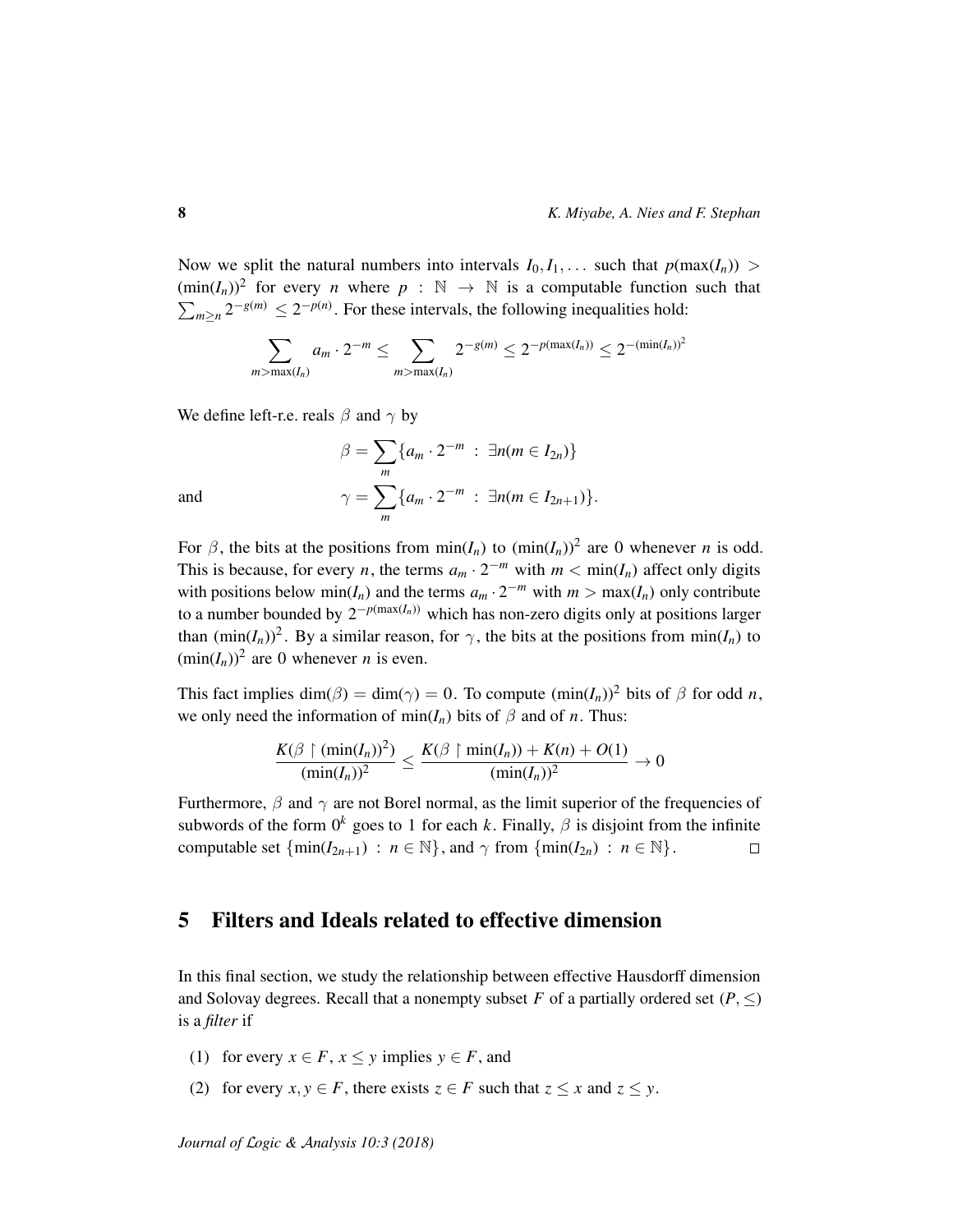*Randomness and Solovay degrees* 9

A filter is called *principal* if  $F = \{x : x \ge y\}$  for some  $y \in P$ .

The ML-random left-r.e. reals are Solovay complete, and therefore induce the trivial filter consisting of the largest element. To treat filters related to dimension, we review the following.

<span id="page-8-0"></span>**Theorem 5.1** For each rational  $r \in (0, 1)$ , the set of Solovay degrees **a** such that  $dim(a) > r$  is a filter in the Solovay degrees.

For a proof, we use a generalization of Chaitin's Omega. Let  $s \in (0, 1]$ . Tadaki [\[16,](#page-12-8) Theorems 3.1 and 3.2] defined

$$
\Omega^s = \sum_{U(\sigma)\downarrow} 2^{-\frac{|\sigma|}{s}}
$$

and showed that  $s = \dim(\Omega^s) = \dim(\Omega^s)$ . The former equality was independently shown by Mayordomo [\[10,](#page-12-6) Corollary 3.3].

**Lemma 5.2** Let  $r \in (0, 1)$  be a real. Suppose  $\alpha, \beta$  are left-r.e. reals such that  $\dim(\alpha) > r$  and  $\dim(\beta) > r$ . There is a left-r.e. real  $\gamma$  such that  $\gamma \leq_{S} \alpha$ ,  $\gamma \leq_{S} \beta$  and dim( $\gamma$ ) > *r*.

Notice that *r* need not be a rational.

**Proof** Let *p*, *q* be rationals such that  $r < p < q$  and  $q < \dim(\alpha)$ ,  $\dim(\beta)$ . Then,  $\Omega^p$ is a left-r.e. real and  $\dim(\Omega^p) > r$ . Furthermore, by Tadaki's results and [\(1](#page-6-1)[,2\)](#page-6-2) we have  $\Omega^p \ll_K \alpha$ , and hence  $\Omega^p <_{S} \alpha$  by Proposition [2.3.](#page-3-0) Similarly,  $\Omega^p <_{S} \beta$ .  $\Box$ 

Theorem [5.1](#page-8-0) is now immediate from the lemma.

Question 5.3 Let  $r \in (0, 1]$  be a real. If  $\alpha, \beta$  are left-r.e. reals such that dim( $\alpha$ )  $\geq r$ and dim( $\beta$ )  $\geq r$ , does there exist  $\gamma \leq_S \alpha$ ,  $\beta$  with dim( $\gamma$ )  $\geq r$ ?

Equivalent, is  $\{a: dim(a) \ge r\}$  a filter? We give a partial answer to it. By the following result it is not a principal filter.

<span id="page-8-1"></span>**Proposition 5.4** Let  $\alpha$  be a left-r.e. real such that  $dim(\alpha) = r > 0$ . There exists a left-r.e. real  $\beta$  such that dim( $\beta$ ) = *r* and  $\beta <_{S} \alpha$ .

Notice that *r* need not be computable. We do not use *r* in the construction of  $\beta$ .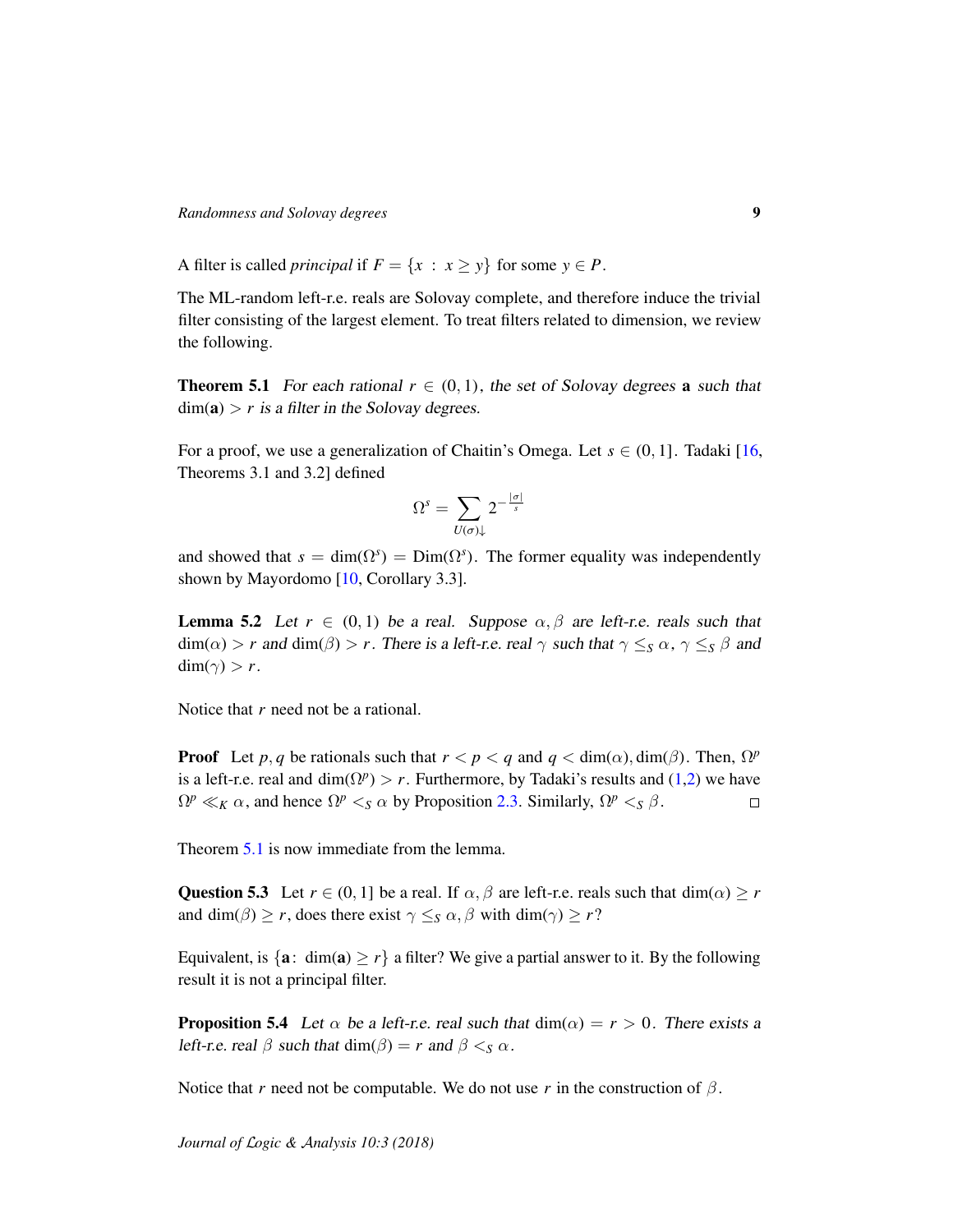**Proof** Let  $f(n)$  be the biggest natural number less than  $n +$  $\sqrt{n}$ . Note that  $f : \mathbb{N} \to \mathbb{N}$ is an increasing computable function. Given a left-r.e.  $\alpha$ , let  $\beta = \{f(n) : n \in \alpha\}.$ Notice that  $\beta$  is a left-r.e. real with the approximation  $\beta_s = \{f(n) : n \in \alpha_s\}$  where  $\alpha_s$ is an increasing computable approximation of  $\alpha$ .

Now the following equalities hold:

$$
r = \liminf \frac{C(\alpha \upharpoonright n)}{n} = \liminf \frac{C(\beta \upharpoonright f(n))}{n}
$$

$$
= \liminf \frac{C(\beta \upharpoonright f(n))}{f(n)} \cdot \frac{f(n)}{n} = \liminf \frac{C(\beta \upharpoonright n)}{n}
$$

To describe  $\beta \restriction f(n)$  one only needs to describe the bits in the positions  $f(k)$  for  $k < n$ . Since  $f(n + 1) - f(n) \le 2$  for every *n*,  $C(\beta \restriction n) = C(\beta \restriction f(k)) + O(1)$  for some *k*.

Clearly  $\beta \leq_S \alpha$ . Assume by way of contradiction that the converse also holds. Then there are constants  $c, c' \in \mathbb{N}$  such that

$$
C(\alpha \upharpoonright f(n)) \leq C(\beta \upharpoonright f(n)) + c' \leq C(\alpha \upharpoonright n) + c.
$$

Let *k* ∈ N. There exists  $a_0$  ∈ N such that  $f(n) - n \ge k$  for all  $n \ge a_0$ . Inductively, we define  $a_{n+1} = f(a_n)$ . Then,  $a_n \ge a_0 + kn$ . In contrast:

$$
C(\alpha \upharpoonright a_n) \leq C(\alpha \upharpoonright a_{n-1}) + c \leq C(\alpha \upharpoonright a_0) + cn
$$

Hence:

$$
\liminf \frac{C(\alpha \upharpoonright a_n)}{a_n} \le \liminf \frac{C(\alpha \upharpoonright a_0) + cn}{a_0 + kn} \le \frac{c}{k}
$$

Since *k* is arbitrary, we have dim( $\alpha$ ) = 0, which is a contradiction.

 $\Box$ 

Next we consider partial randomness.

Definition 5.5 (Tadaki [\[16\]](#page-12-8); see also [\[5,](#page-11-1) Definition 13.5.1]) A *test for weak s-ML randomness* is a sequence of uniformly r.e. sets of strings  $\langle V_k \rangle$  such that  $\sum_{\sigma \in V_k} 2^{-s|\sigma|} \le$  $2^{-k}$ . A set *X* ∈  $2^{\omega}$  is *weakly s*-*ML*-random if *X* ∉  $\bigcap_k [V_k]$  for all tests for weak *s*-ML randomness.

The strings can be replaced with open intervals with dyadic rational endpoints [\[5,](#page-11-1) after Definition 13.5.8].

Tadaki [\[16\]](#page-12-8) showed that *X* is weakly *s*-ML-random if and only if  $K(X \mid n) > sn - O(1)$ . Hence, for every weakly *s*-ML-random real *X*, we have  $dim(X) \geq s$ . It is known that the converse fails. This also follows from the construction of Proposition [5.4.](#page-8-1)

Further, for left-r.e. reals, being weakly *s*-ML-random is upward closed under  $\leq_S$ .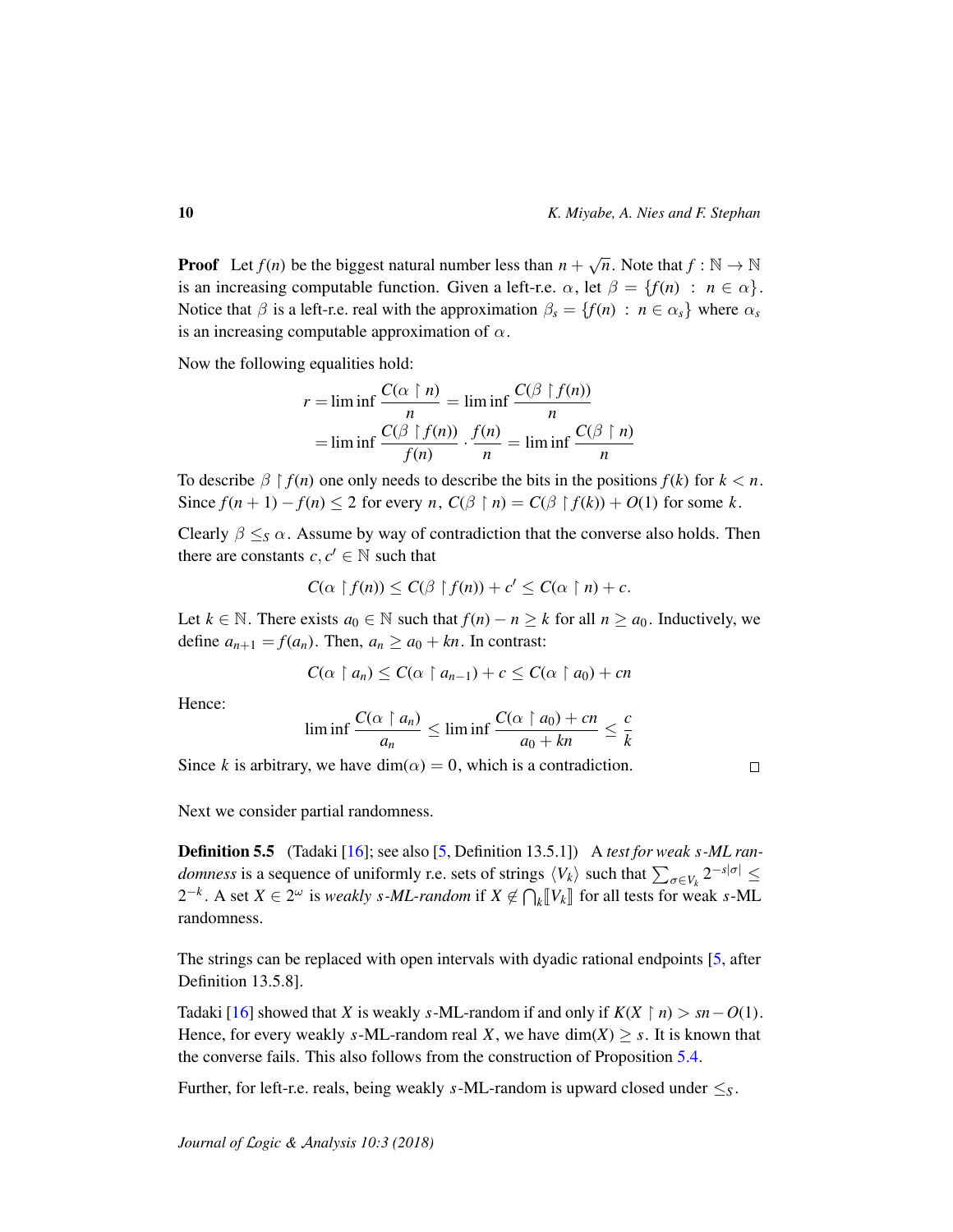<span id="page-10-0"></span>**Theorem 5.6** Let  $s \in (0, 1] \cap \mathbb{Q}$ . The set of left-r.e. weakly-*s*-random Solovay degrees is a principal filter in Solovay degrees with the degree of  $\Omega^s$  as the bottom element.

Here, we consider only left-r.e. reals, so we restrict *s* to be a rational.

**Proof** We follow the argument of Kucera-Slaman theorem [[9\]](#page-12-2). Let  $\alpha$  be a left-r.e. weakly *s*-random real. The goal is to show  $\Omega^s \leq_S \alpha$ .

We construct a test for weak *s*-ML-randomness  $\langle U_k \rangle_{k \in \mathbb{N}}$ . At stage *t* act as follows. If  $\alpha_t \in U_k[t]$ , then do nothing. Otherwise let  $t'$  be the last stage at which we put anything into  $U_k$  (or  $t = 0$  if there is no such stage), and put the intervals  $(\alpha_t, \alpha_t + 2^{-\frac{k}{s}}(\Omega_t^s - \Omega_t^s))$ into  $U_k$ .

Let  $t_0 = 0$ ,  $t_1$ ,  $\cdots$  be the stages at which we put numbers into  $U_k$ . The total weight is bounded by:

$$
\sum_{i} (2^{-\frac{k}{s}} (\Omega_{t_{i+1}}^s - \Omega_{t_i}^s))^s \le \sum_{U(\sigma)\downarrow} (2^{-\frac{k}{s}})^s (2^{-\frac{|\sigma|}{s}})^s \le 2^{-k}
$$

Thus,  $\langle U_k \rangle$  is a test for weak *s*-ML-randomness.

Since  $\alpha$  is weakly *s*-random, there exists a constant *k* such that  $\alpha \notin U_k$ . Then

$$
\alpha_{t_{i+1}} - \alpha_{t_i} > 2^{-k/s} (\Omega_{t_i}^s - \Omega_{t_{i-1}}^s)
$$

for each  $i > 0$ , so  $\Omega^s \leq_S \alpha$ .

 $\Box$ 

Now we turn to ideals, the dual notion of filters. A nonempty subset *I* of a partially ordered set  $(P, \leq)$  is an *ideal* if

- (1) for every  $x \in I$ ,  $y \le x$  implies  $x \in I$ , and
- (2) for every  $x, y \in I$ , there exists  $z \in I$  such that  $x \le z$  and  $y \le z$ .

Theorem [2.5](#page-4-1) says that the non-ML-random Solovay degrees form an ideal. The following is an easy observation.

<span id="page-10-1"></span>**Proposition 5.7** For each  $r \in [0, 1]$ , the set of left-r.e. degrees **a** such that  $Dim(a) < r$ is an ideal of left-r.e. Solovay degrees. We can replace  $Dim(a) < r$  by  $Dim(a) \leq r$ .

**Proof** Let  $\alpha, \beta$  be left-r.e. reals such that  $Dim(\alpha) < r$  and  $Dim(\beta) < r$ . Then,  $\gamma = \alpha + \beta$  satisfies  $\alpha \leq_S \gamma$  and  $\beta \leq_S \gamma$ . One can easily check that  $K(\gamma \restriction n) =^+$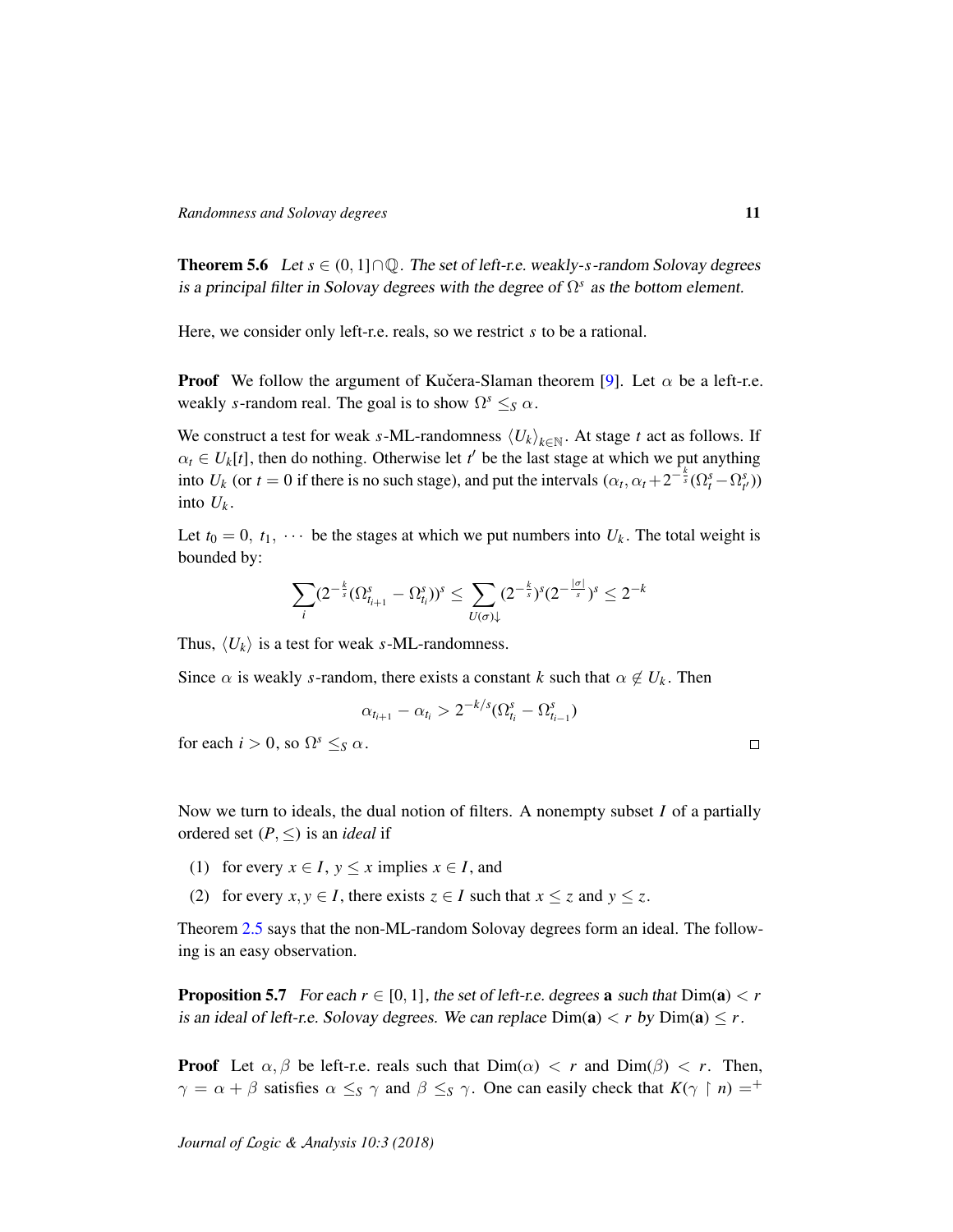$\Box$ 

 $max(K(\alpha \mid n), K(\beta \mid n))$  (by Downey, Hirschfeldt, Nies and Stephan [\[8,](#page-12-9) Theorem 7.4]). Hence:

$$
\text{Dim}(\gamma) = \limsup \frac{K(\gamma \restriction n)}{n} \le \limsup \frac{\max(K(\alpha \restriction n), K(\beta \restriction n))}{n} < r
$$

The proof in the case that  $Dim(a) \le r$  is almost the same.

The set of left-r.e. *K*-trivial degrees is an ideal in the Solovay degrees because the sum of two *K*-trivial reals is again *K*-trivial [\[8,](#page-12-9) Theorem 7.2].

### Acknowledgements

K. Miyabe was supported by JSPS KAKENHI, Grant-in-Aid for Young Scientists (B), Grant Number 26870143. A. Nies was supported by the Marsden fund of New Zealand, 13-UoA-184. F. Stephan was supported in part by the Singapore Ministry of Education Academic Research Fund Tier 2 grant MOE2016-T2-1-019 / R146-000-234-112. Some of the work was done while F. Stephan was on sabbatical leave to the University of Auckland in Summer 2017

## References

- <span id="page-11-5"></span>[1] K B Athreya, J M Hitchcock, J H Lutz, E Mayordomo, *Effective strong dimension in algorithmic information and computational complexity*, SIAM J. Comput. 37 (2007) 671–705; <https://doi.org/10.1137/S0097539703446912>
- <span id="page-11-0"></span>[2] V Brattka, J S Miller, A Nies, *Randomness and differentiability*, Trans. Amer. Math. Soc. 368 (2016) 581–605; <https://doi.org/10.1090/tran/6484>
- <span id="page-11-2"></span>[3] C S Calude, P H Hertling, B Khoussainov, Y Wang, *Recursively enumerable reals and Chaitin* Ω *numbers*, Theoret. Comput. Sci. 255 (2001) 125–149; [https://doi.org/10.1016/S0304-3975\(99\)00159-0](https://doi.org/10.1016/S0304-3975(99)00159-0)
- <span id="page-11-3"></span>[4] O Demuth, *On constructive pseudonumbers*, Commentationes Mathematicae Universitatis Carolinae 16 (1975) 315–331; <http://hdl.handle.net/10338.dmlcz/105626>
- <span id="page-11-1"></span>[5] R G Downey, D R Hirschfeldt, *Algorithmic randomness and complexity*, Theory and Applications of Computability, Springer, New York (2010); [https://doi.org/10.1007/978-](https://doi.org/10.1007/978-0-387-68441-3) [0-387-68441-3](https://doi.org/10.1007/978-0-387-68441-3)
- <span id="page-11-4"></span>[6] R G Downey, D R Hirschfeldt, G LaForte, *Randomness and reducibility*, J. Comput. System Sci. 68 (2004) 96–114; <https://doi.org/10.1016/j.jcss.2003.07.004>